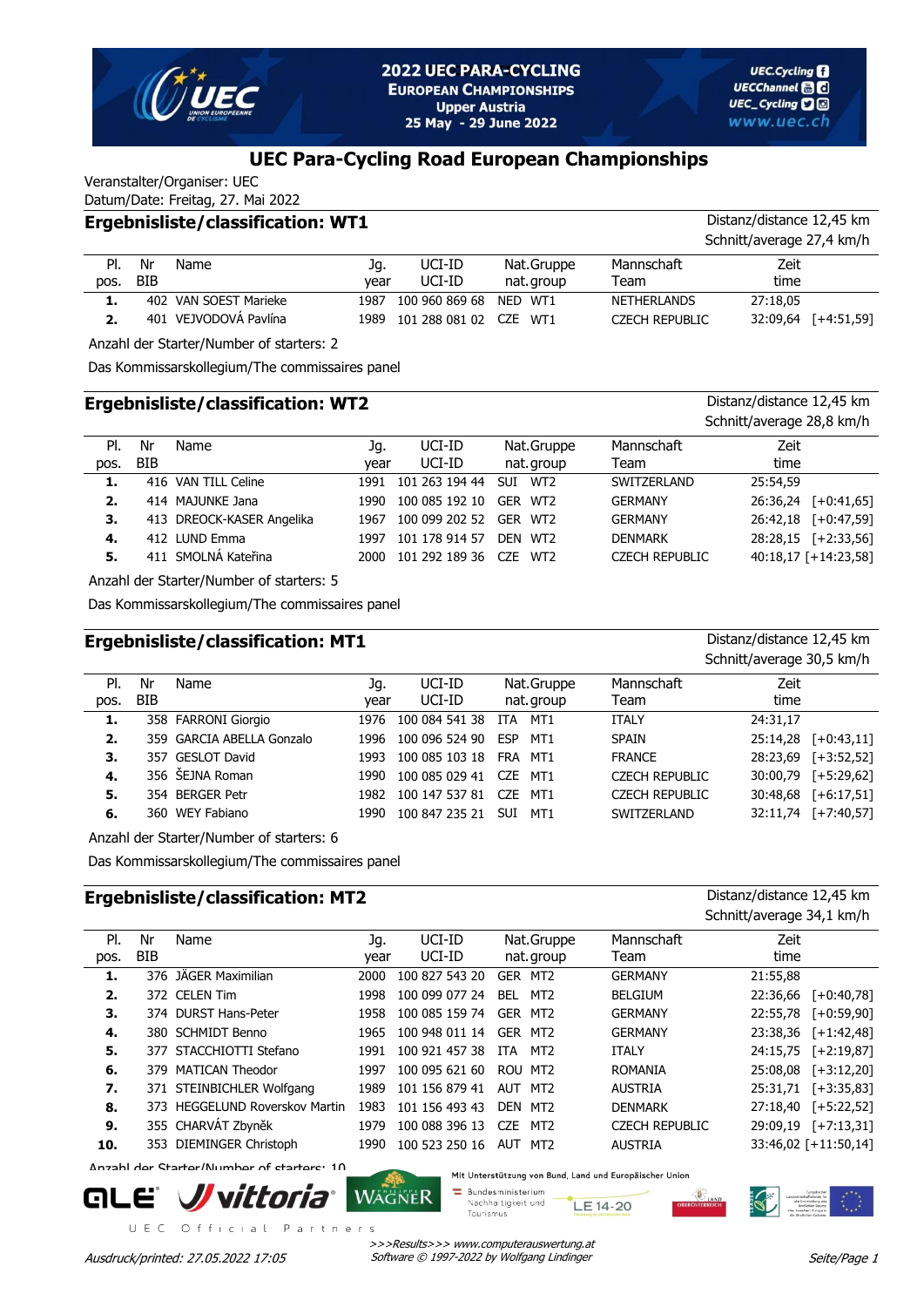## **Ergebnisliste/classification: WC2** Distanz/distance 12,45 km

|      |     |                        |      |                             |            |                | Schnitt/average 36,1 km/h |
|------|-----|------------------------|------|-----------------------------|------------|----------------|---------------------------|
| PI.  | Nr  | Name                   | Jq.  | UCI-ID                      | Nat.Gruppe | Mannschaft     | Zeit                      |
| pos. | BIB |                        | vear | UCI-ID                      | nat. group | Team           | time                      |
| 1.   |     | 313 HAUSBERGER Maike   |      | 1995 100 831 730 36         | GER WC2    | <b>GERMANY</b> | 20:43.25                  |
| 2.   |     | 314 RIGLING Flurina    |      | 1996 101 053 106 58         | SUI WC2    | SWITZERLAND    | 20:52,69 [+0:09,44]       |
| 3.   |     | 311 MARZINKE Yvonne    |      | 1976 100 085 195 13         | AUT WC2    | <b>AUSTRIA</b> | 23:12,68 [+2:29,43]       |
| 4.   |     | 312 RIBAULT Christelle |      | 1978 100 015 715 82 FRA WC2 |            | <b>FRANCE</b>  | 24:54,81 [+4:11,56]       |

Anzahl der Starter/Number of starters: 4

Das Kommissarskollegium/The commissaires panel

### **Ergebnisliste/classification: WC3** Distanz/distance 12,45 km

|      |     |                           |      |                |            |                      | Schnitt/average 38,4 km/h |
|------|-----|---------------------------|------|----------------|------------|----------------------|---------------------------|
| PI.  | Nr  | Name                      | Jq.  | UCI-ID         | Nat.Gruppe | Mannschaft           | Zeit                      |
| pos. | BIB |                           | vear | UCI-ID         | nat. group | Team                 | time                      |
| 1.   |     | 326 BECK Anna             | 1979 | 100 225 693 55 | SWE WC3    | <b>SWEDEN</b>        | 19:28,39                  |
| 2.   |     | 321 MARC Elise            | 1987 | 100 661 506 47 | FRA WC3    | <b>FRANCE</b>        | 20:38,02 [+1:09,63]       |
| З.   |     | 322 SCHRAGER Daphne       | 2000 | 100 979 301 70 | GBR WC3    | <b>GREAT BRITAIN</b> | 20:55,52 [+1:27,13]       |
| 4.   |     | 324 TIMOTHY Richael       | 1995 | 100 696 809 42 | WC3<br>TRI | <b>IRELAND</b>       | 22:06,40 [+2:38,01]       |
| 5.   |     | 325 VAN DEN AARSSEN Aniek | 1997 | 100 943 677 45 | NED WC3    | <b>NETHERLANDS</b>   | 22:57,03 [+3:28,64]       |

Anzahl der Starter/Number of starters: 5

Das Kommissarskollegium/The commissaires panel

#### **Ergebnisliste/classification: WC4** Distanz/distance 12,45 km

|      |     |                |      |                        |            |               | Schnitt/average 34,6 km/h |
|------|-----|----------------|------|------------------------|------------|---------------|---------------------------|
| PI.  | Nr  | Name           | Jg.  | UCI-ID                 | Nat.Gruppe | Mannschaft    | Zeit                      |
| pos. | BIB |                | vear | UCI-ID                 | nat.group  | Team          | time                      |
|      | 101 | ALENCON Katell | 1986 | 100 095 588 27 FRA WC4 |            | <b>FRANCE</b> | 21:36,91                  |

Anzahl der Starter/Number of starters: 1

Das Kommissarskollegium/The commissaires panel

## **Ergebnisliste/classification: WC5** Distanz/distance 12,45 km

Schnitt/average 40,5 km/h Nr BIB Name Mannschaft (1990) Jg. UCI-ID Nat. Gruppe Mannschaft Team Jg. year nat. group Zeit time Pl. pos. UCI-ID UCI-ID **1.** 115 LANE-WRIGHT Crystal 1985 100 084 353 44 GBR WC5 GREAT BRITAIN 18:28,49 **2.** 113 BRACHTENDORF Kerstin 1972 100 044 593 54 GER WC5 GERMANY 19:07,12 [+0:38,63] **3.** 118 MELE Eleonora 1980 100 534 158 60 ITA WC5 ITALY 19:36,46 [+1:07,97] **4.** 114 LAWS Vanessa 2004 100 461 524 79 GER WC5 GERMANY 20:37,57 [+2:09,08] **5.** 111 JUUL Mari-Liis 1979 100 099 194 44 EST WC5 ESTONIA 21:16,73 [+2:48,24] Nicht in der Wertung/Not in the result: 112 GAUGAIN Heidi 2004 100 708 695 94 FRA WC5 FRANCE DNS Anzahl der Starter/Number of starters: 5

Nicht am Start/Did not start: 1

Das Kommissarskollegium/The commissaires panel

UEC Official Partners

|      |     | <b>Ergebnisliste/classification: MC1</b> |      |                |                                                                                     |                                  | Distanz/distance 12,45 km<br>Schnitt/average 39,7 km/h |
|------|-----|------------------------------------------|------|----------------|-------------------------------------------------------------------------------------|----------------------------------|--------------------------------------------------------|
| PI.  | Nr  | Name                                     | Jq.  | UCI-ID         | Nat.Gruppe                                                                          | Mannschaft                       | Zeit                                                   |
| pos. | BIB |                                          | vear | UCI-ID         | nat.group                                                                           | Team                             | time                                                   |
| 1.   |     | 23 TEUBER Michael                        | 1968 | 100 060 808 70 | GER MC1                                                                             | <b>GERMANY</b>                   | 18:50,77                                               |
| 2.   |     | 126 TEN ARGILES Ricardo                  | 1975 | 100 536 538 15 | <b>ESP</b><br>MC <sub>1</sub>                                                       | <b>SPAIN</b>                     | 18:54,54<br>$[-10:03,77]$                              |
| 3.   |     | 22 SENSKA Pierre                         | 1988 | 100 084 381 72 | GER MC1                                                                             | <b>GERMANY</b>                   | $[-6:51,21]$<br>19:41.98                               |
|      |     | QLE <i>Wyittoria</i>                     |      | <b>WAGNER</b>  | Mit Unterstützung von Bund, Land und Europäischer Union<br><b>Bundesministerium</b> |                                  | <b>SUAND</b>                                           |
|      |     |                                          |      | Tourismus      | Nachhaltigkeit und                                                                  | E 14-20<br><b>OBEROSTERREICH</b> |                                                        |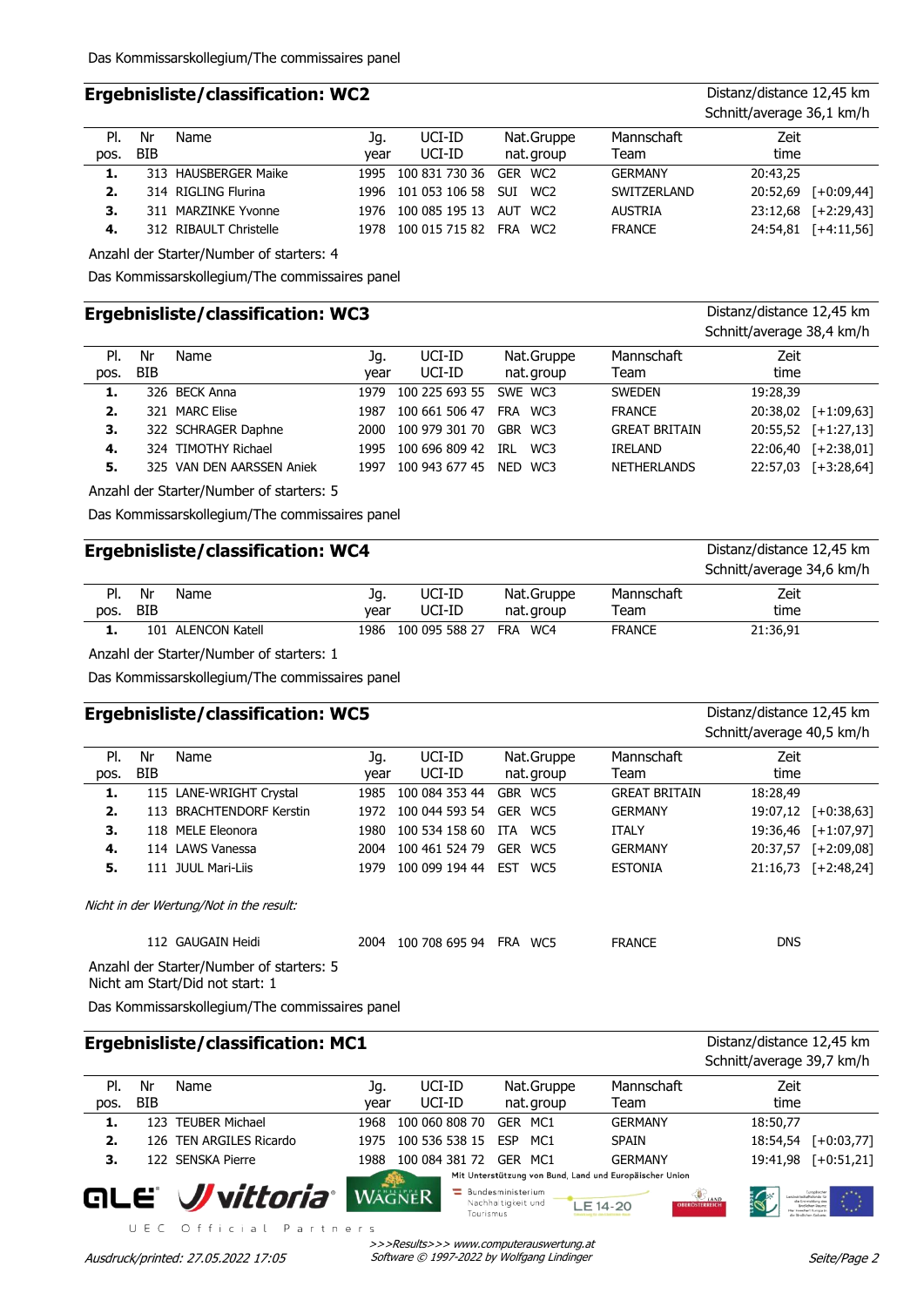| 4. 124 MASINI Giancarlo       | 1970 100 095 605 44 ITA MC1 |  | <b>ITALY</b>      | $19:54,66$ [+1:03,89]  |
|-------------------------------|-----------------------------|--|-------------------|------------------------|
| 5. 127 VIEIRA Bernardo        | 1994 100 112 263 18 POR MC1 |  | PORTUGAL          | $21:05,57$ [+2:14,80]  |
| <b>6.</b> 121 ZIRKL Andreas   | 1968 100 084 877 83 AUT MC1 |  | AUSTRIA           | 23:34,30 [+4:43,53]    |
| <b>7.</b> 125 GOJKOVIC Danilo | 1996 100 088 403 20 MNE MC1 |  | <b>MONTENEGRO</b> | $35:16,20$ [+16:25,43] |

Anzahl der Starter/Number of starters: 7

Das Kommissarskollegium/The commissaires panel

# **Ergebnisliste/classification: MC2** Distanz/distance 12,45 km

Schnitt/average 42,9 km/h

| PI.  | Nr         | Name                        | Jq.  | UCI-ID         |            | Nat.Gruppe      | Mannschaft            | Zeit     |               |
|------|------------|-----------------------------|------|----------------|------------|-----------------|-----------------------|----------|---------------|
| pos. | <b>BIB</b> |                             | vear | UCI-ID         |            | nat. group      | Team                  | time     |               |
| 1.   |            | 135 LEAUTE Alexandre        | 2000 | 100 272 066 62 | FRA        | MC2             | <b>FRANCE</b>         | 17:24,94 |               |
| 2.   |            | 145 ECKHARD TIO Maurice Far | 1983 | 100 085 314 35 | <b>ESP</b> | MC <sub>2</sub> | <b>SPAIN</b>          | 18:12,44 | $[-0:47,50]$  |
| З.   |            | 136 ROBERTSON Matthew       | 1999 | 100 239 290 72 | <b>GBR</b> | MC <sub>2</sub> | <b>GREAT BRITAIN</b>  | 18:23,10 | $[-10:58,16]$ |
| 4.   |            | 137 PAPANGELIS Nikolaos     | 1999 | 100 111 109 28 | <b>GRE</b> | MC <sub>2</sub> | <b>GREECE</b>         | 18:37,17 | $[-1:12,23]$  |
| 5.   |            | 141 WIJNHOUD Andre          | 1992 | 100 158 963 61 |            | NED MC2         | <b>NETHERLANDS</b>    | 18:38,89 | $[-1:13,95]$  |
| 6.   |            | 134 KOBLASA Ivo             | 1993 | 100 085 005 17 | <b>CZE</b> | MC <sub>2</sub> | <b>CZECH REPUBLIC</b> | 18:39,61 | $[-1:14,67]$  |
| 7.   |            | 138 BURNS Chris             | 1986 | 100 084 448 42 | IRL        | MC <sub>2</sub> | <b>IRELAND</b>        | 19:39,51 | $[-2:14,57]$  |
| 8.   |            | 142 PINÃO Telmo             | 1979 | 100 085 209 27 | <b>POR</b> | MC2             | <b>PORTUGAL</b>       | 19:48,70 | $[-2:23,76]$  |
| 9.   |            | 146 BOLLIGER Roger          | 1974 | 100 085 373 94 | <b>SUI</b> | MC <sub>2</sub> | SWITZERLAND           | 19:50,59 | $[-2:25,65]$  |
| 10.  |            | 139 CASADEI Andrea          | 1981 | 100 501 125 07 | <b>ITA</b> | MC <sub>2</sub> | <b>ITALY</b>          | 20:09,53 | $[-2:44,59]$  |
| 11.  |            | 140 RADRIZZANI Fabio        | 1983 | 100 886 313 08 | <b>ITA</b> | MC <sub>2</sub> | <b>ITALY</b>          | 20:11,58 | $[-2:46,64]$  |
| 12.  |            | 143 MOESCU Eduard Mihaita   | 1985 | 100 099 127 74 |            | ROU MC2         | <b>ROMANIA</b>        | 20:14,42 | $[-2:49,48]$  |
| 13.  |            | 144 ŠVESTKA Jaroslav        | 1972 | 100 085 266 84 | <b>SVK</b> | MC2             | <b>SLOVAKIA</b>       | 21:46,23 | $[-4:21,29]$  |
| 14.  |            | 132 HOCHSTEINER Peter       | 1973 | 101 077 711 25 | AUT        | MC <sub>2</sub> | <b>AUSTRIA</b>        | 23:20,57 | $[-5:55,63]$  |
|      |            |                             |      |                |            |                 |                       |          |               |

Anzahl der Starter/Number of starters: 14

Das Kommissarskollegium/The commissaires panel

## **Ergebnisliste/classification: MC3** Distanz/distance 22,39 km

|      |     |                           |      |                |                   |                       | Schnitt/average 42,9 km/h |
|------|-----|---------------------------|------|----------------|-------------------|-----------------------|---------------------------|
| PI.  | Nr  | Name                      | Jq.  | UCI-ID         | Nat.Gruppe        | Mannschaft            | Zeit                      |
| pos. | BIB |                           | year | UCI-ID         | nat. group        | Team                  | time                      |
| 1.   |     | 3 BOUZIANI Florian        | 1990 | 100 830 197 55 | FRA MC3           | <b>FRANCE</b>         | 31:17,70                  |
| 2.   | 9   | <b>GRAHAM Finlay</b>      | 1999 | 100 505 645 65 | GBR MC3           | <b>GREAT BRITAIN</b>  | 32:07,78<br>$[-6:50,08]$  |
| з.   |     | 11 BOERSMA Stijn          | 1995 | 100 158 964 62 | NED<br>MC3        | <b>NETHERLANDS</b>    | $[-1:44,34]$<br>33:02.04  |
| 4.   | 8   | <b>WARIAS Steffen</b>     | 1985 | 100 084 389 80 | GER MC3           | <b>GERMANY</b>        | $[-1:46,73]$<br>33:04,43  |
| 5.   |     | 14 SANTAS ASENSIO Eduardo | 1989 | 100 085 350 71 | <b>ESP</b><br>MC3 | <b>SPAIN</b>          | 33:06,01<br>$[-1:48,31]$  |
| 6.   |     | 12 DRENTH Matthijs        | 1997 | 101 071 070 77 | NED<br>MC3        | <b>NETHERLANDS</b>    | 33:23,26<br>$[-2:05,56]$  |
| 7.   |     | 7 SCHINDLER Matthias      | 1982 | 100 095 592 31 | GER MC3           | <b>GERMANY</b>        | 33:28,01<br>$[-2:10,31]$  |
| 8.   |     | 13 MACIEJEWSKI Zbigniew   | 1971 | 100 810 222 62 | POL<br>MC3        | <b>POLAND</b>         | 36:17,09<br>$[-4:59,39]$  |
| 9.   |     | 17 HINTRINGER Dietmar     | 1980 | 100 099 104 51 | AUT MC3           | <b>AUSTRIA</b>        | 37:00.43<br>$[-5:42,73]$  |
| 10.  |     | 6 SICOT Valentin          | 2001 | 100 695 616 13 | <b>FRA</b><br>MC3 | <b>FRANCE</b>         | 37:21,93<br>$[-6:04,23]$  |
| 11.  |     | 15 AUF DER MAUR Adolf     | 1972 | 100 708 057 38 | <b>SUI</b><br>MC3 | SWITZERLAND           | $41:16,06$ [+9:58,36]     |
| 12.  |     | 2 KUBİNEK František       | 1988 | 100 934 200 74 | CZE<br>MC3        | <b>CZECH REPUBLIC</b> | 44:05,54 [+12:47,84]      |
| 13.  |     | 10 CSÁSZÁR Attila         | 1977 | 100 840 846 34 | HUN MC3           | <b>HUNGARY</b>        | 46:13,30 [+14:55,60]      |

Anzahl der Starter/Number of starters: 13

Das Kommissarskollegium/The commissaires panel

UEC Official Partners

# **Ergebnisliste/classification: MC4** Distanz/distance 22,39 km

Schnitt/average 42,6 km/h Pl. Nr Jg. UCI-ID Zeit Name Mannschaft (1990) Jg. UCI-ID Nat. Gruppe Mannschaft BIB year Team pos. UCI-ID time nat. group **1.** 25 GRIMES Ronan 1988 100 112 250 05 IRL MC4 IRELAND 31:34,14 **2.** 21 CLINCKE Louis 1986 100 803 038 56 BEL MC4 BELGIUM 31:50,93 [+0:16,79] **3.** 22 CARLIER Mickael 1984 100 245 754 37 FRA MC4 FRANCE 32:19,49 [+0:45,35] **4.** 33 ZEMP Timothy 1993 101 156 908 70 SUI MC4 SWITZERLAND 32:41,83 [+1:07,69] **5.** 16 SACHER Wolfgang 1966 100 060 813 75 GER MC4 GERMANY 32:43,61 [+1:09,47] **6.** 30 JIMENEZ GUTIERREZ Juan Albe 1997 100 112 245 00 ESP MC4 SPAIN 32:50,32 [+1:16,18] Mit Unterstützung von Bund, Land und Europäischer Union **Bundesministerium** are: **//** vittoria<sup>.</sup> **WAGNER** 

Nachhaltigkeit und LE 14-20 Tourismus

>>>Results>>> www.computerauswertung.at Ausdruck/printed: 27.05.2022 17:05 Software © 1997-2022 by Wolfgang Lindinger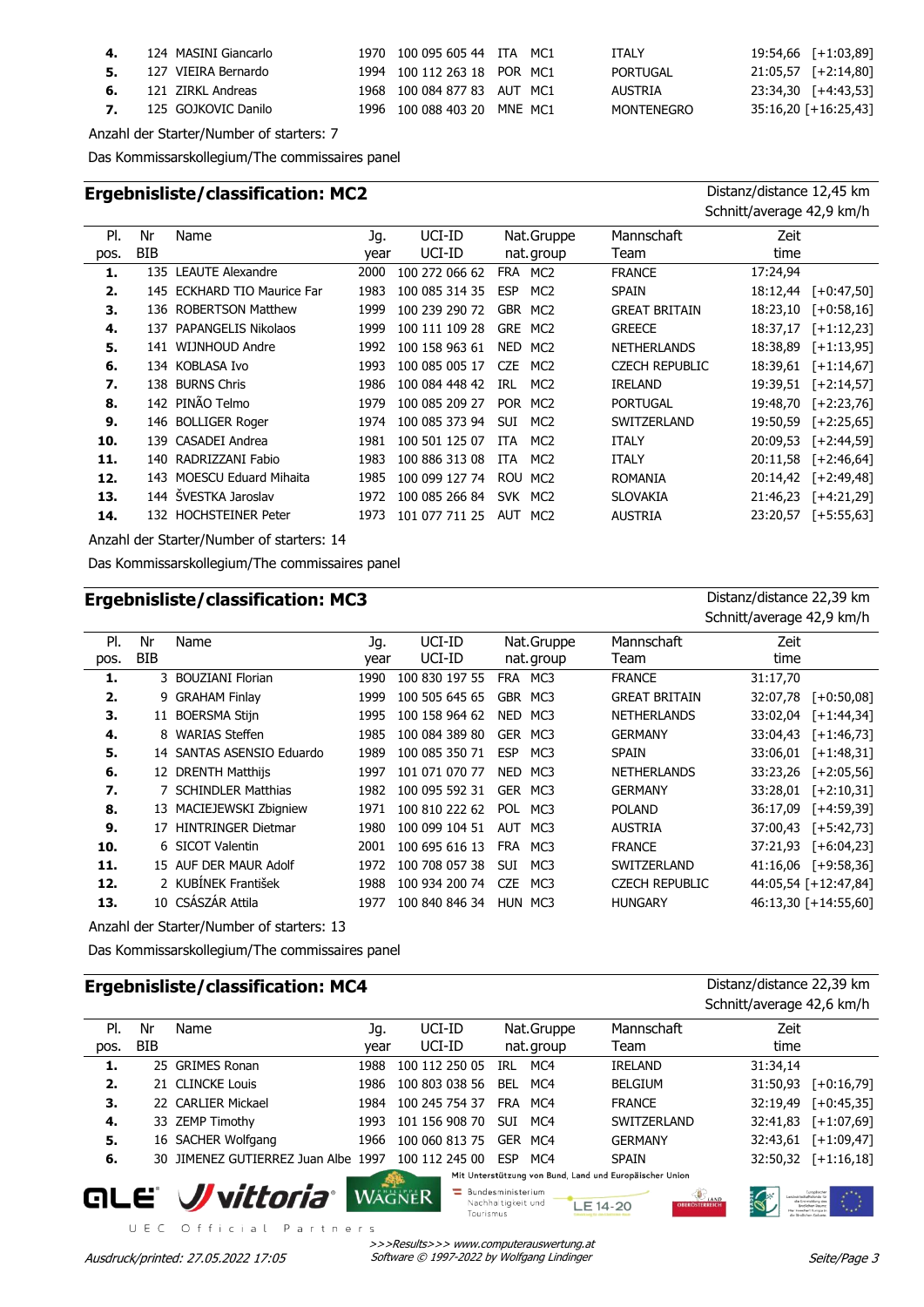| 7.  |                                           | 34 SCHÄFER Thomas                       | 1980 | 100 084 376 67 |            | GER MC4 | <b>GERMANY</b>  | 32:53,28   | $[-1:19,14]$          |  |
|-----|-------------------------------------------|-----------------------------------------|------|----------------|------------|---------|-----------------|------------|-----------------------|--|
| 8.  |                                           | 36 PEYROTON DARTET Thomas               | 1985 | 100 117 807 33 | FRA MC4    |         | <b>FRANCE</b>   |            | $33:14.55$ [+1:40.41] |  |
| 9.  |                                           | 32 GARNIER Laurent                      | 1968 | 100 165 720 28 | SUI.       | MC4     | SWITZERLAND     | 33:26,93   | [+1:52,79]            |  |
| 10. |                                           | 31 BERNASCONI Fabio                     | 1984 | 100 033 707 32 | <b>SUI</b> | MC4     | SWITZERLAND     | 33:43,71   | $[-2:09,57]$          |  |
| 11. |                                           | 26 PITTACOLO Michele                    | 1970 | 100 084 555 52 | ITA        | MC4     | <b>ITALY</b>    |            | $34:02,60$ [+2:28,46] |  |
| 12. |                                           | 4 LE ROUSSEAU Gatien                    | 2002 | 100 765 379 33 |            | FRA MC4 | <b>FRANCE</b>   |            | 34:50,84 [+3:16,70]   |  |
| 13. |                                           | 29 HIGUERA RODRIGUEZ Oscar              | 1977 | 100 561 805 62 | ESP MC4    |         | <b>SPAIN</b>    | 35:19,97   | $[-3:45,83]$          |  |
| 14. |                                           | 35 GAILISS Oskars                       | 1969 | 100 084 616 16 | LAT        | MC4     | LATVIA          |            | 37:20,21 [+5:46,07]   |  |
| 15. |                                           | 24 SZÉNÁSI Péter                        | 1982 | 100 844 636 41 | HUN MC4    |         | <b>HUNGARY</b>  |            | $41:21,11$ [+9:46,97] |  |
|     |                                           | Nicht in der Wertung/Not in the result: |      |                |            |         |                 |            |                       |  |
|     |                                           | 27 BERTOLIN Bartlomiej                  | 1989 | 101 158 204 08 | POL        | MC4     | <b>POLAND</b>   | <b>DNS</b> |                       |  |
|     |                                           | 28 KURIL Patrik                         | 1979 | 100 038 497 69 |            | SVK MC4 | <b>SLOVAKIA</b> | <b>DNS</b> |                       |  |
|     | Anzahl der Starter/Number of starters: 15 |                                         |      |                |            |         |                 |            |                       |  |

Nicht am Start/Did not start: 2

Das Kommissarskollegium/The commissaires panel

|      |            | <b>Ergebnisliste/classification: MC5</b>                                     |      |                |            |            |                       | Distanz/distance 22,39 km |
|------|------------|------------------------------------------------------------------------------|------|----------------|------------|------------|-----------------------|---------------------------|
|      |            |                                                                              |      |                |            |            |                       | Schnitt/average 47,2 km/h |
| PI.  | Nr         | Name                                                                         | Jg.  | UCI-ID         |            | Nat.Gruppe | Mannschaft            | Zeit                      |
| pos. | <b>BIB</b> |                                                                              | year | UCI-ID         |            | nat.group  | Team                  | time                      |
| 1.   |            | 48 LE CUNFF Kevin                                                            | 1988 | 100 114 151 63 |            | FRA MC5    | <b>FRANCE</b>         | 28:26,31                  |
| 2.   |            | 47 FOULON Dorian                                                             | 1998 | 100 096 529 95 | <b>FRA</b> | MC5        | <b>FRANCE</b>         | 28:58,98<br>$[-10:32,67]$ |
| 3.   |            | 52 ABRAHAM GEBRU Daniel                                                      | 1985 | 100 073 974 44 | NED        | MC5        | <b>NETHERLANDS</b>    | 29:14,51<br>$[-10:48,20]$ |
| 4.   |            | 50 WERMESER Zsombor                                                          | 1998 | 100 236 586 84 |            | HUN MC5    | <b>HUNGARY</b>        | 30:21,24 [+1:54,93]       |
| 5.   |            | 51 TARLAO Andrea                                                             | 1984 | 100 084 566 63 | <b>ITA</b> | MC5        | <b>ITALY</b>          | 30:26,56<br>$[-2:00,25]$  |
| 6.   |            | 59 RAMOS SANCHEZ Damian                                                      | 1986 | 100 524 095 85 | <b>ESP</b> | MC5        | <b>SPAIN</b>          | $[-2:22,49]$<br>30:48,80  |
| 7.   | 53         | VAN DE POL Martin                                                            | 1991 | 100 111 121 40 | <b>NED</b> | MC5        | <b>NETHERLANDS</b>    | 30:49,91 [+2:23,60]       |
| 8.   |            | 41 LÄSSER Franz-Josef                                                        | 2001 | 100 488 983 87 | <b>AUT</b> | MC5        | <b>AUSTRIA</b>        | 30:52,14 [+2:25,83]       |
| 9.   |            | 61 SANCHEZ NAVARRO Juan Anto                                                 | 1976 | 100 112 233 85 | <b>ESP</b> | MC5        | <b>SPAIN</b>          | 31:54,50<br>$[-3:28,19]$  |
| 10.  |            | 49 KLINGE Jakob                                                              | 1996 | 101 078 361 93 |            | GER MC5    | <b>GERMANY</b>        | 32:25,06<br>$[-13:58,75]$ |
| 11.  |            | 57 PETIC Dávid                                                               | 1997 | 101 281 284 92 |            | SVK MC5    | <b>SLOVAKIA</b>       | 36:47,02 [+8:20,71]       |
| 12.  | 55.        | MAXIMINO Helder                                                              | 1976 | 100 774 301 31 |            | POR MC5    | <b>PORTUGAL</b>       | 37:05,53<br>[+8:39,22]    |
| 13.  |            | 56 GEMER Slavomír                                                            | 1981 | 101 160 588 64 |            | SVK MC5    | <b>SLOVAKIA</b>       | 37:41,34 [+9:15,03]       |
| 14.  |            | 45 MASTÍK Tomáš                                                              | 1978 | 100 663 513 17 | <b>CZE</b> | MC5        | <b>CZECH REPUBLIC</b> | 39:36,65 [+11:10,34]      |
| 15.  |            | 60 ĐUKELIĆ Stefan                                                            | 1994 | 100 085 241 59 | <b>SRB</b> | MC5        | <b>SERBIA</b>         | 44:23,93 [+15:57,62]      |
| 16.  |            | 42 RINGER Thomas                                                             | 1993 | 101 076 566 44 |            | AUT MC5    | <b>AUSTRIA</b>        | 46:59,38 [+18:33,07]      |
|      |            | Nicht in der Wertung/Not in the result:                                      |      |                |            |            |                       |                           |
|      |            | 44 VERSCHAEREN Niels                                                         | 1991 | 100 639 644 10 |            | BEL MC5    | <b>BELGIUM</b>        | <b>DNS</b>                |
|      |            | Anzahl der Starter/Number of starters: 16<br>Nicht am Start/Did not start: 1 |      |                |            |            |                       |                           |

Das Kommissarskollegium/The commissaires panel

# **Ergebnisliste/classification: WB** Distanz/distance 22,39 km

Schnitt/average 41,8 km/h

| PI.  | Nr   | Name                     | Jq.  | UCI-ID         | Nat.Gruppe       | Mannschaft           | Zeit     |                      |
|------|------|--------------------------|------|----------------|------------------|----------------------|----------|----------------------|
| pos. | BIB  |                          | vear | UCI-ID         | nat. group       | Team                 | time     |                      |
| 1.   |      | 254 DUNLEVY Katie-George | 1981 | 100 084 453 47 | <b>WB</b><br>IRL | <b>IRELAND</b>       | 32:09,46 |                      |
| 2.   |      | 252 UNWIN Sophie         | 1994 | 101 155 802 31 | GBR WB           | <b>GREAT BRITAIN</b> | 32:41,93 | $[-10:32,47]$        |
| З.   | 251. | <b>HOET Griet</b>        | 1978 | 100 110 901 14 | WB<br>BFI        | <b>BELGIUM</b>       | 34:56,61 | $[-2:47,15]$         |
| 4.   |      | 255 KIRYŁA Justyna       | 1995 | 100 643 191 65 | POL<br><b>WB</b> | <b>POLAND</b>        | 34:59,73 | $[-2:50,27]$         |
| 5.   |      | 257 JANNERING Louise     | 1997 | 100 224 635 64 | SWE WB           | <b>SWEDEN</b>        | 35:20,47 | $[-3:11,01]$         |
| 6.   |      | 256 KUTER Patrycja       | 1993 | 101 162 170 94 | <b>POL</b><br>WB | <b>POLAND</b>        | 38:15,16 | $[-6:05,70]$         |
| 7.   |      | 253 LENGYEL Zsófia Éva   | 1992 | 100 594 243 05 | HUN WB           | <b>HUNGARY</b>       |          | 44:58,10 [+12:48,64] |
|      |      |                          |      |                |                  |                      |          |                      |

Anzahl der Starter/Number of starters: 7



Mit Unterstützung von Bund, Land und Europäischer Union

Bundesministerium<br>Nachhaltigkeit und

LE 14-20 Tourismus

landwirtschaf<br>de Entwi<br>IBndlef<br>Har Inwetter<br>de Ibndlefe

**B**<br>OSTERREICH

>>>Results>>> www.computerauswertung.at Ausdruck/printed: 27.05.2022 17:05 Software © 1997-2022 by Wolfgang Lindinger